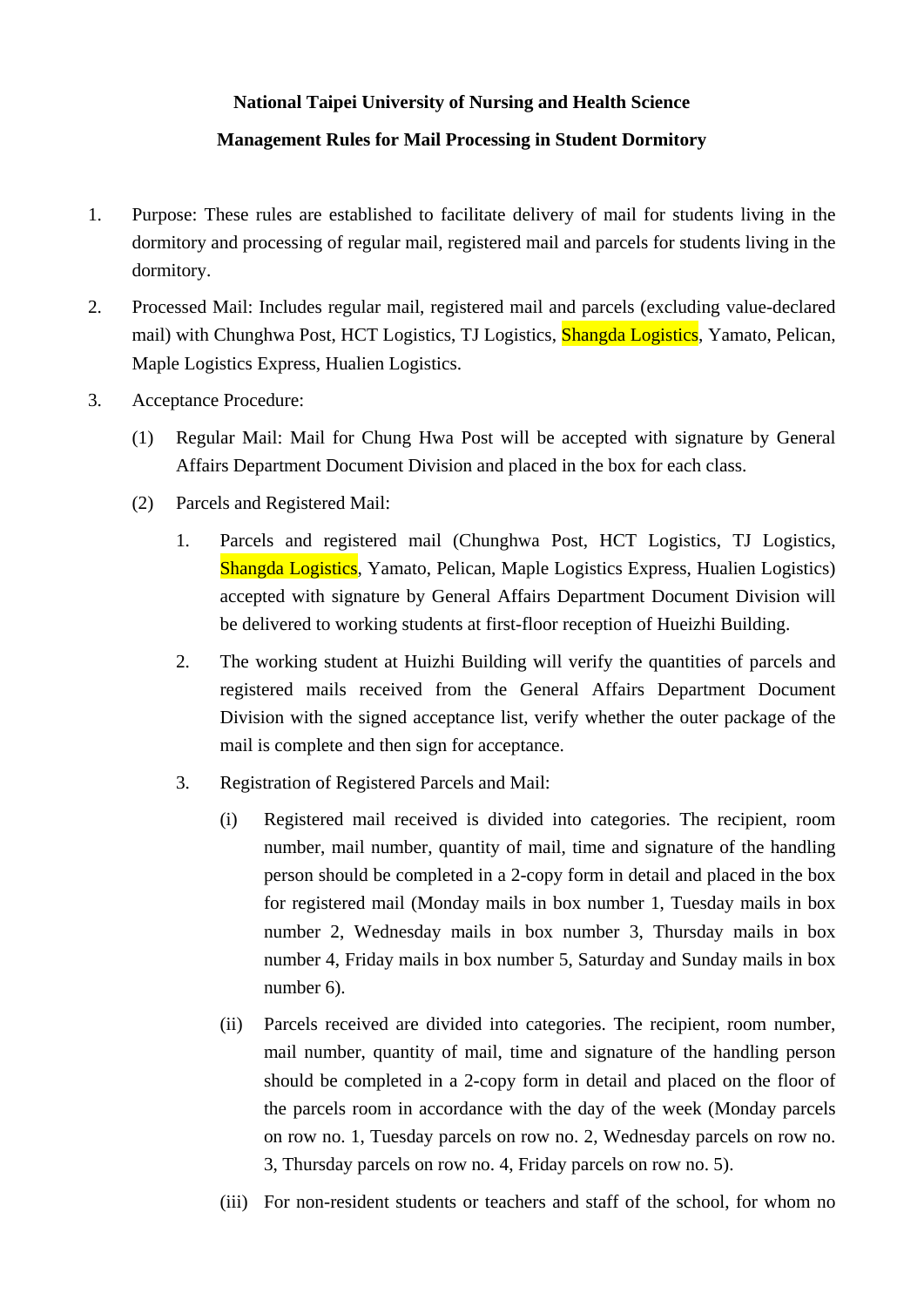room number is available, the relevant information should be completed in detail and delivered to the dormitory drillmaster for processing.

- 4. Distribution Procedure:
	- (1) Distribution of Regular Mail: Each class representative should collect mail from the class mailbox at the Student Affairs Department and forward the mail to each recipient.
	- (2) Distribution of Registered Mail and Parcels:
		- 1. After the working student in Huizhi Building completes the 2-copy form, the second copy should be detached and delivered to the drillmaster (or dormitory manager) before 20:00 of the same day.
		- 2. The drillmaster (or dormitory manager) will give the second copy (notice copy) to each floor manager during night attendance call at 23:30 at the same time and ask the floor managers to forward to the recipients.
		- 3. For non-resident students or teachers and staff of the school, the second copy (notice copy) will be delivered to the recipient by the drillmaster (or dormitory manager) for collection within 7 days.
- 5. Notes about Registered Mail and Parcels:
	- (1) Registered mail and parcels should be claimed by presentation of the second copy (notice copy) and ID justification (student card, ID card). After the identity of the recipient and registered mail number are confirmed, the first copy (receipt copy) should be signed to complete the mail collection process.
	- (2) If the recipient asks another student to claim the mail, ID justifications for both the recipient and the person collecting the mail should be presented. After verification, the person collecting the mail should sign on the first copy (receipt copy).
	- (3) Registered mail and parcels must be collected within 7 days. Any mail not collected within the period will be returned to the sender in order to achieve effective management.
	- (4) Collection Hours:
		- 1. Monday to Friday (during school terms): 10:00 to 20:00.
		- 2. Saturday, Sunday and public holiday: 09:00 to 12:00, 13:00 to 17:00, 18:00 to 20:00.
		- 3. Hours during winter and summer vacations will be determined separately.
	- (5) In case of any emergency event or repair inside the dormitory, working students will handle such event or repair in priority and suspend mail collection. Collection requests will not be accepted outside the collection hours that are announced.
	- (6) In case of special circumstances such as lack of storage room due to large volume of